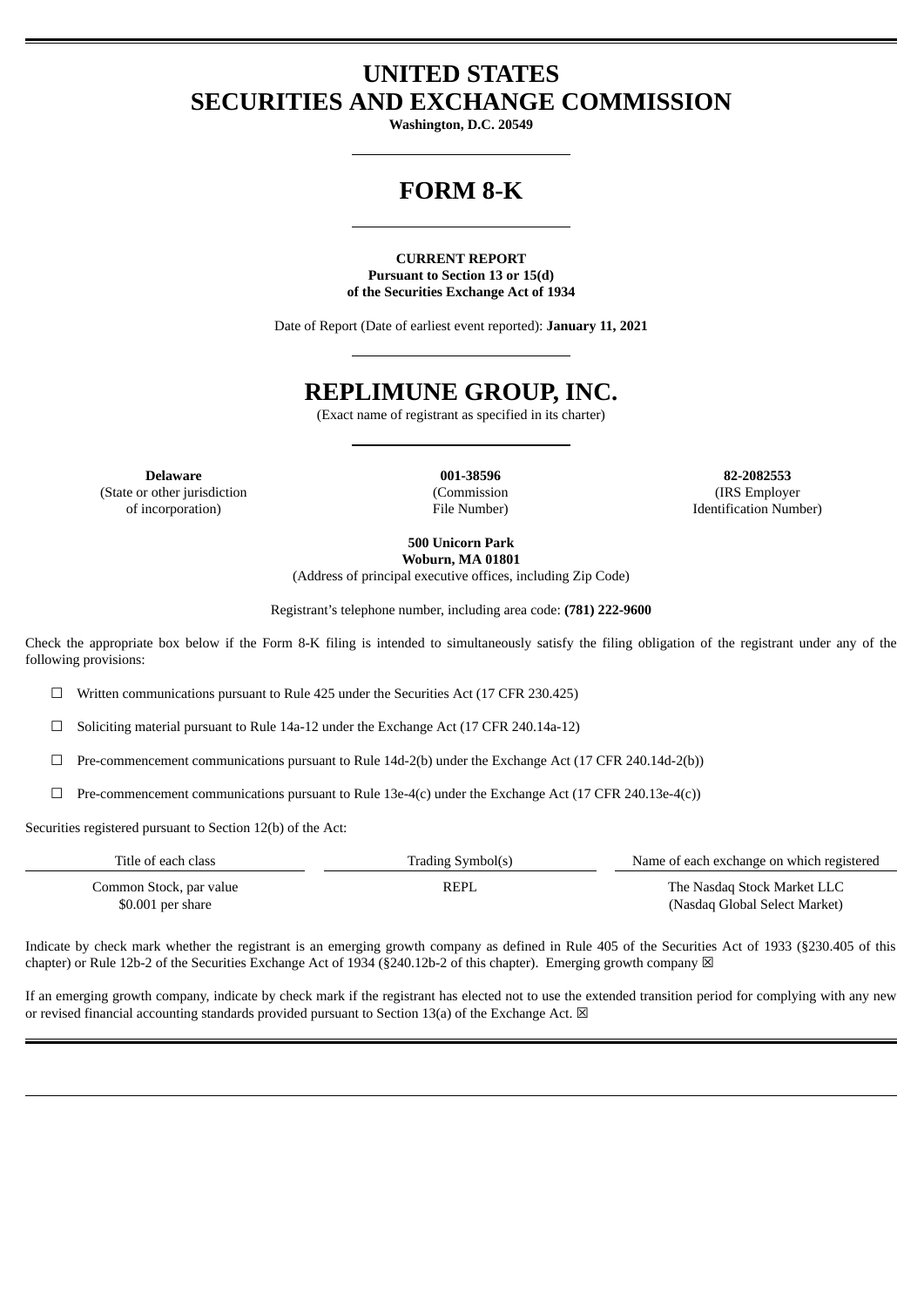#### **Item 2.02 Results of Operations and Financial Condition.**

On January 11, 2021, Replimune Group, Inc. (the "Company") issued a press release which contained information regarding the Company's preliminary, unaudited estimate of cash, cash equivalents and short-term investments as of December 31, 2020 of approximately \$493 million.

The financial results included in the press release are unaudited and preliminary estimates that (i) represent the most current information available to management as of the date of this Current Report on Form 8-K, (ii) are subject to completion of financial closing and procedures that could result in significant changes to the estimated amounts, and (iii) do not present all information necessary for an understanding of the Company's financial condition as of and its results of operations for the quarter ended December 31, 2020. Accordingly, undue reliance should not be placed on such preliminary estimates.

In accordance with General Instruction B.2. of Form 8-K, the information in this Item 2.02 shall not be deemed "filed" for purposes of Section 18 of the Securities Exchange Act of 1934, as amended (the "Exchange Act"), or otherwise subject to the liability of that section, nor shall it be deemed incorporated by reference in any of the Company's filings under the Securities Act of 1933, as amended (the "Securities Act"), whether made before or after the date hereof, regardless of any incorporation language in such a filing, except as expressly set forth by specific reference in such a filing.

#### **Item 7.01 Regulation FD Disclosure.**

On January 11, 2021, the Company issued a press release providing a 2020 calendar year end corporate update and reviewing expected 2021 milestones. A copy of the press release is furnished as Exhibit 99.1 to this Current Report on Form 8-K. The Company undertakes no obligation to update, supplement or amend the materials attached hereto.

The information contained in this Item 7.01 and in the accompanying Exhibit 99.1 shall not be deemed "filed" for purposes of Section 18 of the Exchange Act, or otherwise subject to the liability of that section, nor shall it be deemed incorporated by reference in any of the Company's filings under the Securities Act, whether made before or after the date hereof, regardless of any incorporation language in such a filing, except as expressly set forth by specific reference in such a filing.

The Company periodically provides information for investors on its corporate website https://replimune.com/ under the "Investor and Media" section. The Company intends to use its website as a means of disclosing material non-public information and for complying with its disclosure obligations under Regulation FD. Accordingly, investors should monitor the Company's website, in addition to following the Company's press releases, filings made with the Securities and Exchange Commission and public conference calls and webcasts.

## **Item 9.01 Financial Statements and Exhibits.**

| Exhibit No. | Exhibit Name                                                |
|-------------|-------------------------------------------------------------|
| 99.1        | Replimune Group, Inc. Press Release, dated January 11, 2021 |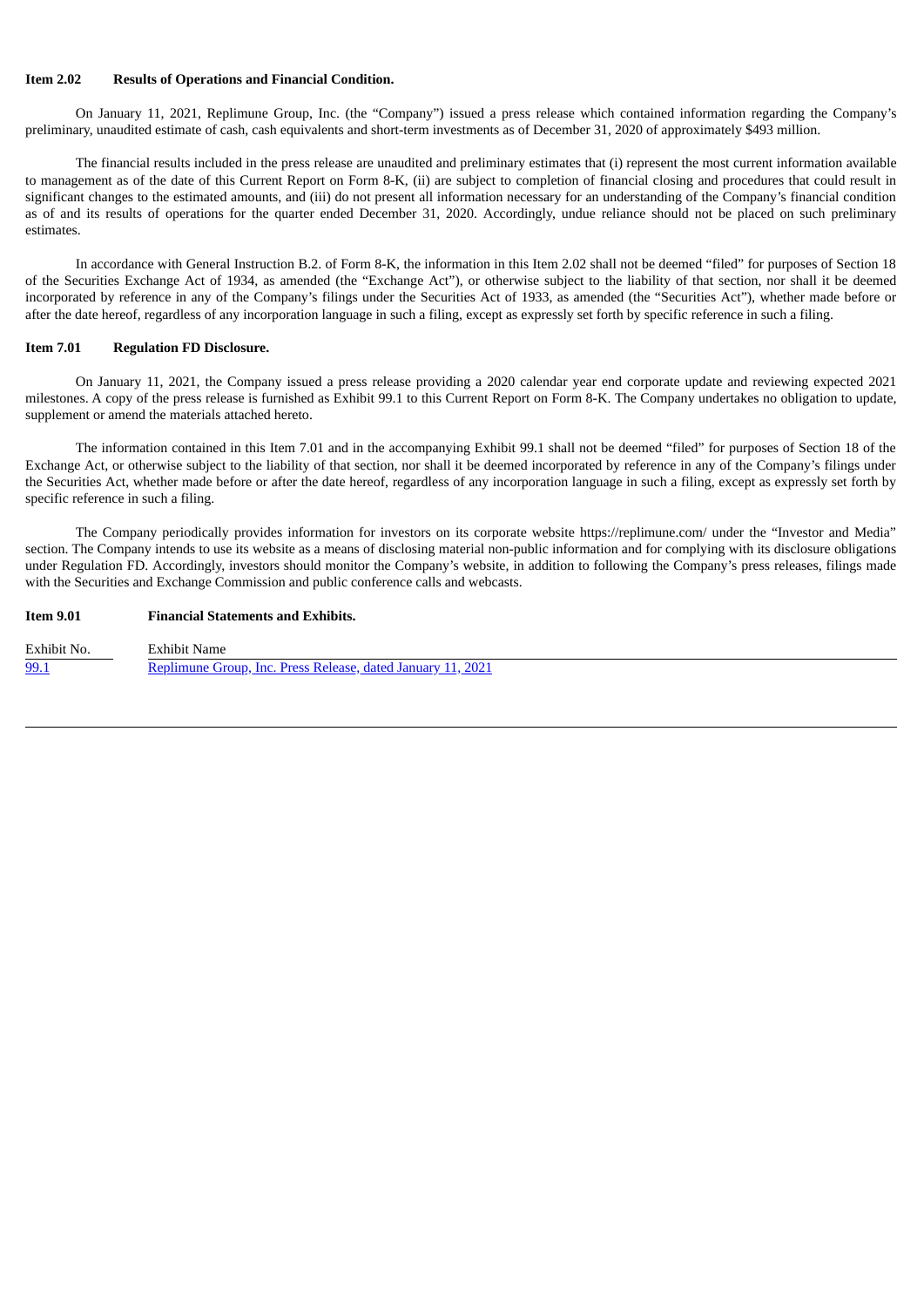# **SIGNATURES**

Pursuant to the requirements of the Securities Exchange Act of 1934, as amended, the registrant has duly caused this report to be signed on its behalf by the undersigned hereunto duly authorized.

# **REPLIMUNE GROUP, INC.**

Jean Franchi Chief Financial Officer

Date: January 11, 2021 By: /s/ Jean Franchi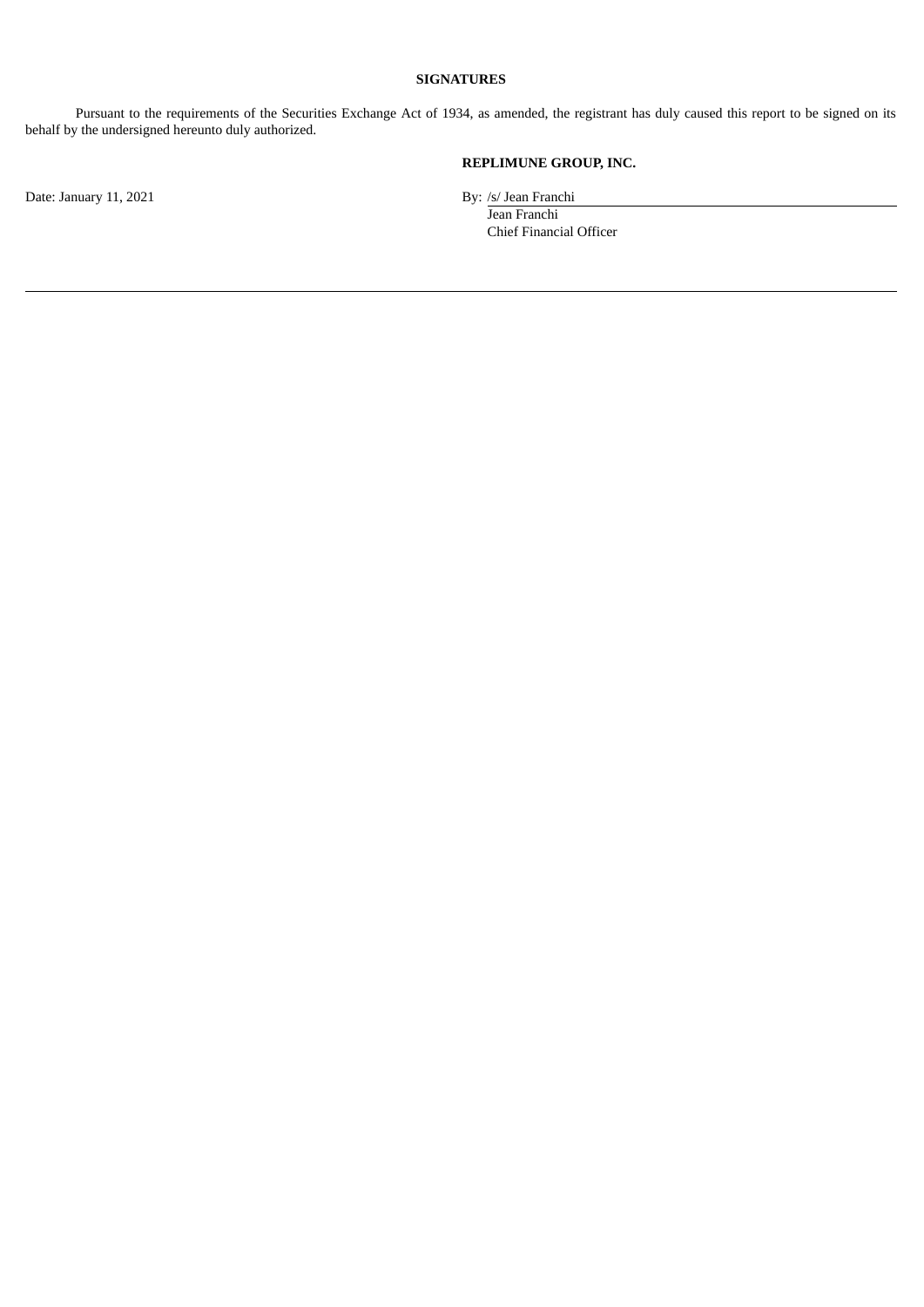#### **Replimune Provides 2020 Year End Review and Overview of Expected 2021 Milestones**

<span id="page-3-0"></span>RP1; Data in new indications expected in 2021 in anti-PD1 failed NSCLC, anti-PD1 failed CSCC and CSCC solid organ transplant recipient patients; *further updates expected to be provided across all studies*

*RP2; New data to be reported in 2021 in combination with Opdivo in Phase 1 all comers study*

*RP3; First patient dosed; single agent data expected to be reported in 2021*

*Commercial-scale facility operational; GMP manufacturing underway*

**Woburn, MA, January 11, 2021** – Replimune Group Inc. (NASDAQ: REPL), a biotechnology company developing oncolytic immuno-gene therapies derived from its Immulytic™ platform, provides corporate update, highlighting the progress of its key programs.

"Replimune made great progress in 2020 providing positive data read outs in multiple tumor types which support our registration-directed programs with RP1, as well as with RP2, demonstrating the potential of our platform to redefine the cancer treatment paradigm by providing what we believe to be the most practical and effective way to ignite a systemic immune response to a patient's cancer. During the year we also completed the construction of and technology transfer to our state of the art commercial scale manufacturing facility" said Philip Astley-Sparke, Chief Executive Officer of Replimune. "We start this year with the recent news that dosing of patients has commenced with our third product candidate, RP3, which like RP2 is intended to treat tumor types which are not traditionally thought of as 'immune-responsive', and look forward to releasing further data on all of our programs during the course of 2021. We continue to enroll into our two registration-directed clinical trials in cutaneous squamous cell carcinoma (CSCC), the "CERPASS" study, and anti-PD1 failed melanoma, the "IGNYTE" study, and commercial planning activities are underway. We also expect to start dosing RP1 combined with Opdivo in anti-PD1 failed non-small cell lung cancer (NSCLC) patients and anti-PD1 failed CSCC patients this quarter. I am proud of the entire Replimune team for our accomplishments to date, as we continue to execute upon our mission to make oncolytic immuno-gene therapy a foundational cornerstone of cancer treatment."

## **Program Highlights and Upcoming Milestones**

- · **RP1 in combination with Libtayo® in CSCC:** The Company is actively enrolling patients into its global registration-directed Phase 2, randomized, controlled, clinical trial. The Company remains on track to provide the primary data read out in 2022.
- · **RP1 in combination with Opdivo® in anti-PD-1 failed melanoma:** The Company initiated recruitment into a new registration-directed 125 patient cohort Phase 2 clinical trial of RP1 in combination with Opdivo in the first half of 2020 and continues to enroll patients. The Company remains on track to provide the primary data readout in 2022.
- · **RP1 in combination with Opdivo in melanoma and non-melanoma skin cancers (NMSC):** In October 2020, Replimune provided positive Phase 2 data updates in melanoma and NMSC which demonstrated deep and durable responses to RP1 combined with Opdivo, including in anti-PD1 failed melanoma that continues to support the Company's ongoing registration-directed development in this setting and in CSCC. Enrollment of the initial melanoma cohort (including anti-PD1 naïve and anti-PD1 failed patients) was completed in the first half of 2020 with the NMSC cohort now being expanded from 30 to 45 patients to also include 15 patients with anti-PD1 failed disease.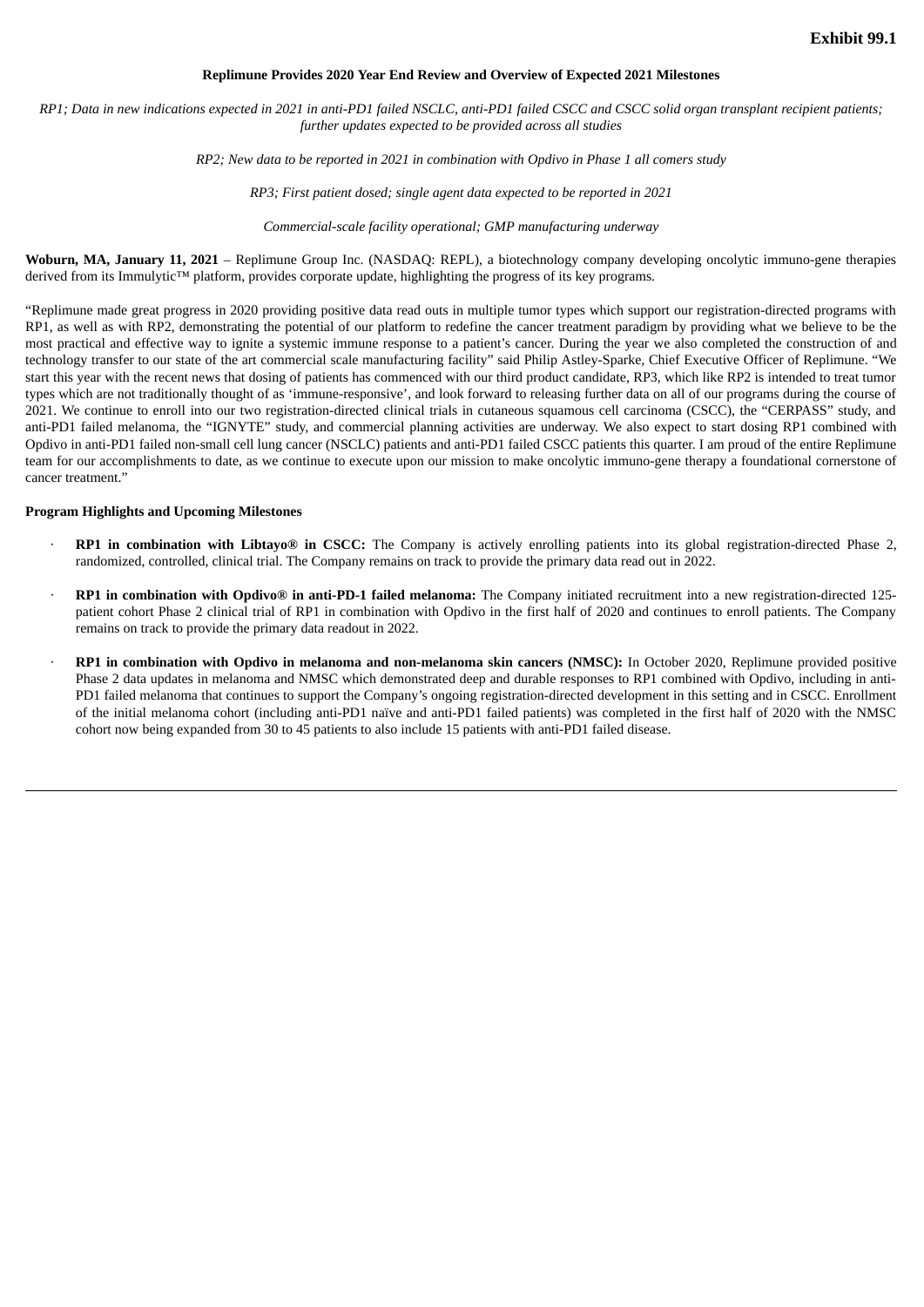- · **RP1 in anti-PD1 failed NSCLC:** The Company has expanded the clinical study of RP1 combined with Opdivo to include a new cohort of 30 anti-PD1 failed NSCLC patients and plans to dose its first patient in early 2021.
- · **RP1 as monotherapy in solid organ transplant recipients with CSCC:** The Company is currently enrolling a 30 patient Phase 1b clinical trial assessing the safety and efficacy of RP1 in liver and kidney transplant recipients. The Company expects to dose its first patient in early 2021. Progress on this study has been particularly impacted by COVID-19 due to the immune suppression that solid organ transplant patients receive. Initial data from this clinical trial is intended to be presented in the second half of 2021.
- · **RP1 in combination with Opdivo in MSI-H/dMMR tumors:** The Company is accumulating data from the MSI-H/dMMR (anti-PD1 naïve) cohort. Based on the data, the Company expects to decide whether to pursue MSI-H/dMMR tumors into registration-directed development in 2021.
- · **RP2 alone and in combination with Opdivo:** RP2 is an enhanced potency oncolytic immunotherapy which expresses an anti-CTLA-4 molecule, intended to improve on the safety and efficacy profile of systemic antibody approaches to targeting CTLA-4, in addition to expressing the GALV-GP R- fusogenic protein and GM-CSF. RP2 is being evaluated in a Phase 1 clinical trial alone and combined with Opdivo in advanced solid tumor patients. In October 2020, Replimune presented positive data from the single agent RP2 portion of the clinical trial that showed deep and durable responses, including in patients with immune insensitive tumor types. Following the monotherapy phase, enrollment is currently underway in a 30-patient cohort in combination with Opdivo. Updated data from this clinical trial is expected to be presented mid-year.
- · **RP3 alone and in combination with anti-PD-1 therapy:** Replimune initiated dosing in its Phase 1 clinical trial of RP3 in December 2020. RP3 is the Company's third product candidate, which in addition to GALV-GP R- and anti-CTLA-4 also expresses CD40L and 4-1BBL. The Phase 1 clinical trial is designed to evaluate RP3 alone and combined with anti-PD1 therapy in advanced solid tumor patients. Initial data is expected to be presented in the second half of 2021.
- · **Targeted evaluation for new indications is currently underway:** An analysis of the solid tumor space is currently underway to define the later stage and registrational clinical development pathway initially intended for RP2 and/or RP3. This is from the perspective that RP2 and RP3 are intended to target less immune responsive tumor types, and follows from initial promising data having been generated with single agent RP2, including in immune non-responsive tumor types. The details of this initial development plan are intended to be announced mid-year.

2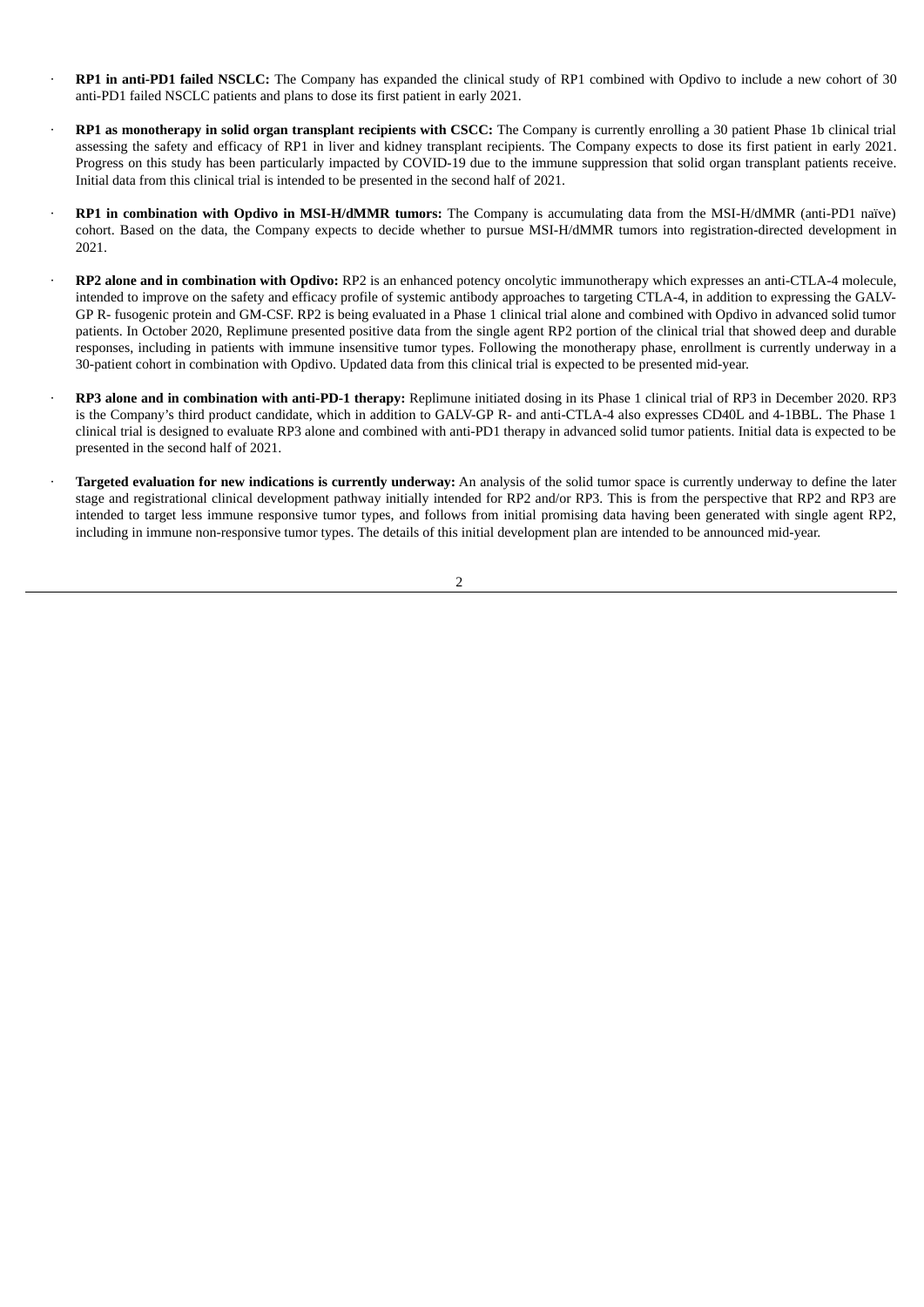## **Corporate Updates**

- · **Manufacturing:** The Company has completed buildout of its 63,000-square-foot state-of-the-art manufacturing facility in Framingham, MA to support late-stage development and full commercialization of all of its products. GMP production is underway.
- · **Potential impact of COVID-19 on milestones:** Enrollment into the Company's clinical trials, in particular the clinical trial of RP1 in solid organ transplant patients with CSCC which represents a highly immune compromised patient population, has been slower than expected, which the Company attributes to the global pandemic. While mitigation plans have been implemented, as the clinical trial sites continue to evaluate their capacity to enroll patients into clinical trials, the Company could see additional impact on the pace of enrollment across its clinical trial programs.
- · **Cash Position:** Based on its current operating plan, Replimune expects that its preliminary cash, cash equivalents and short-term investments of \$493 million as of December 31, 2020 is expected to fund its operating expenses and capital expenditure requirements into the second half of 2024.

#### **J.P. Morgan Conference Presentation and Webcast.**

As previously announced, the Company will be virtually presenting at the 39th Annual J.P. Morgan Healthcare Conference on Tuesday, January 12<sup>th</sup> at 5:20 p.m. ET. A simultaneous webcast of the presentation will be available in the Investors section of Replimune's website at www.replimune.com. A replay will be available for 30 days following the conference.

#### **About Replimune**

Replimune Group, Inc., headquartered in Woburn, MA, was founded in 2015 to develop the next generation of oncolytic immune-gene therapies for the treatment of cancer. Replimune is developing novel, proprietary therapeutics intended to improve the direct cancer-killing effects of selective virus replication and the potency of the immune response to the tumor antigens released. Replimune's Immulytic™ platform is designed to maximize systemic immune activation, in particular to tumor neoantigens, through robust viral-mediated immunogenic tumor cell killing and the delivery of optimal combinations of immune-activating proteins to the tumor and draining lymph nodes. The approach is expected to be highly synergistic with immune checkpoint blockade and other approaches to cancer treatment across a broad range of cancers. Replimune intends to progress these therapies rapidly through clinical development in combination with other immuno-oncology products with complementary mechanisms of action. For more information, please visit www.replimune.com.